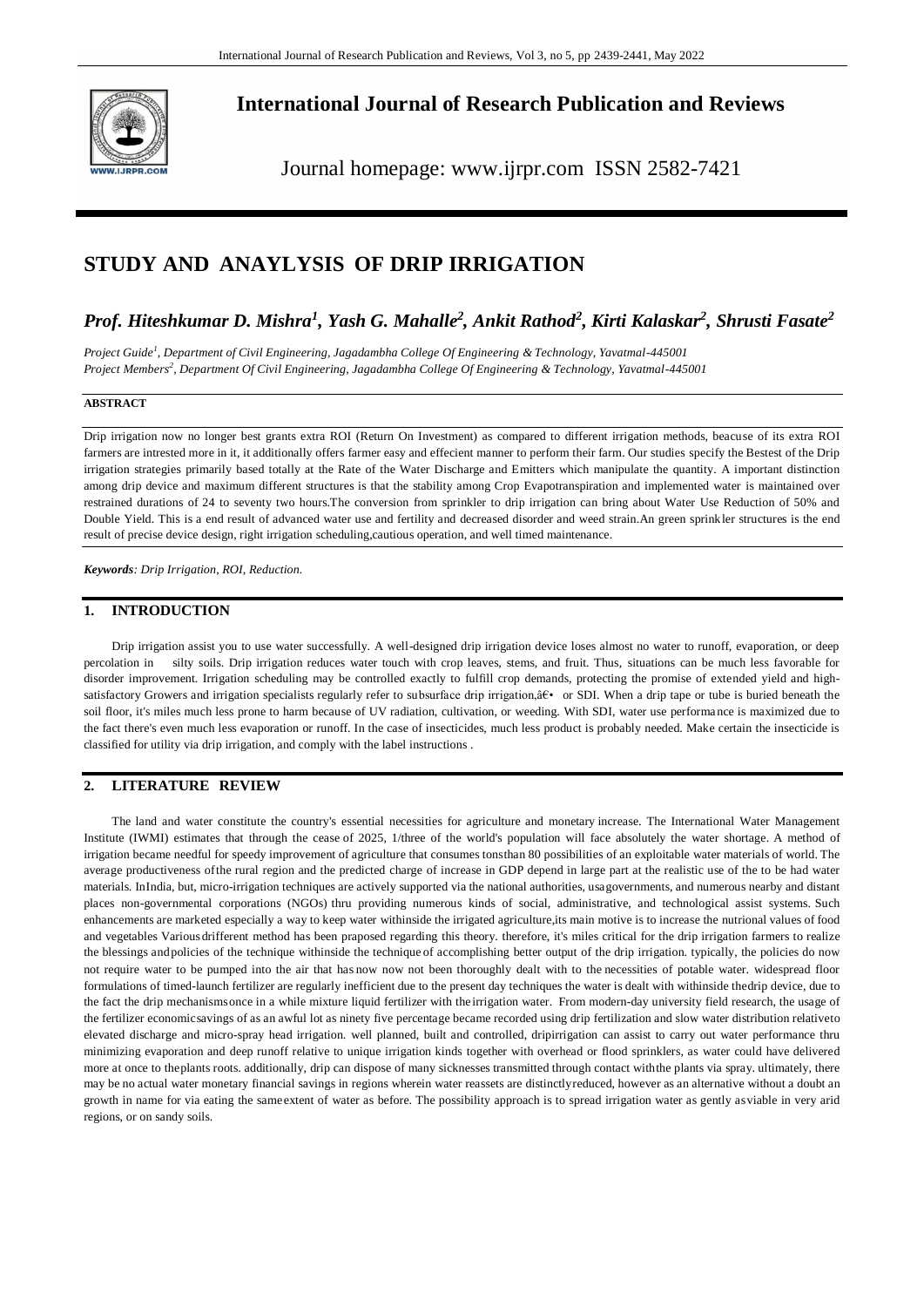### **3. COMPONENTS AND FUNCTION**

#### **A) Water Pump:**

A pump of a appropriate capability water pump is used to deliver water via the drip irrigation device additives at a particular stage of strain.If the supply of a water deliver is a bore well, open well, or a Canal, there's the opportunity of natural and inorganic overseas our bodies withinside the water. In this case, use the suction clear out out to get exceedingly easy water.The electric powered cars or diesel engines are the not unusualplace high mover of the pump. Recently the sun pump is getting used to popularize it for drip irrigation purposes.

# **B) Filter Unit:**

These filters come because the number one clear out out unit, and that is effective towards inorganic suspended solids, organic substances, and different natural materials.Media Filter includes quality gravel and sand of decided on sizes positioned in a pressurized tank. It allows to cast off natural materials along with algae and different vegetative materials gift withinside the water.The media filters are to be had in unique sizes starting from 500 to 900 mm diameter with an output of 15 to 50 Cu.M., respectively.A gravel clear out out or sand clear out out is crucial for the open reservoir, even in which algae increase takes place withinside the water supply

# **C) Main Line:**

The mainline transfers the full quantity of water for the irrigation device. It connects the unique sub-mains to a water supply. The fundamental pipes are typically made from bendy substances along with PVC (polyvinyl chloride) or plastics.The mainline pipe passes water from the filtration unit to the sub-fundamental pipe. This pipe diameter relies upon upon drips irrigation device float capability, typically 2.5 to four Inch diameter PVC pipe used as fundamental-line.Mainline & sub-fundamental have to be hooked up in a Telescopic manner; that is, the pipe with a bigger diameter have to be linked first, accompanied through pipes with a smaller diameter. This association allows to keep uniform strain withinside the device.The Mainline have to be buried at the least forty five centimeters to save you them from getting broken at some point of cultural operation.

#### **D) Submain Line:**

The sub-fundamental feed to the laterals on one or each sides. It is made from both medium- density polyethylene (PE) or PVC. There have to be astability among the diameter of the principle and sub-mains.These are decided in attention of the charge of discharge, variety of sub-mains, and friction losses in pipes

### **E) Laterals:**

Laterals are made from low-density polyethylene (LDP) or linear low-density polyethylene (LLDPE) cloth and are to be had in unique sizes, 12 mm, 16mm, and 20 mm.Based at the availability of water, crop, and spacing, 12 millimeter 16-millimeter laterals install.

#### **F) Dripper:**

Drippers also are referred to as emitters. The work of dripper is to drop the water steadily at near the root of plant to avoid loss of water.drippers release the water drop by drop depending upon the length and pressure of on pipe.

Online Dripper:Online drip emitter outlets are installed at or near the plants root zone, this helps to eliminate wasteful irrigation between plants. This method gives you a little more flexibility. It is equally as important to consider the hydraulic limitations and recommended installation techniques when installing emitters online.the capability to discharge water to be had is 2L/hour, 4L/hour, and 8L /hour.

Inline Dripper: In this type, the dripper is positioned in the lateral pipe. The distance among the 2 drippers is the identical. There are 3 varieties of to be had inline drippers. Non-Pressure Compensating Drippers (NPC): This is a completely easy dripper, in this dripper water release uniformly.

#### **G) Pressure Compensating Drippers (PC):**

This dripper is extra advanced; it keeps uniform strain in all drippers. It commonly makes use of for the greenhouse crop, the rate of this dripper is barely high. Non-Draining Drippers: This dripper is specifically utilized in a soilless-like mediums like cocopits, Perlite, and Vermiculite.

### **H) Fertilizing Unit:**

The direct utility of fertilizer via drip irrigation has extended the green use of fertilizer and saving in labour and money.With this fertilizing unit assist, liquid fertilizer is supplied to the plant via a drip irrigation device. Application of fertilizer into irrigation device is made through both a through- byskip strain tank or through task pump or direct injection device.

#### **I) Pressure Gauge :**